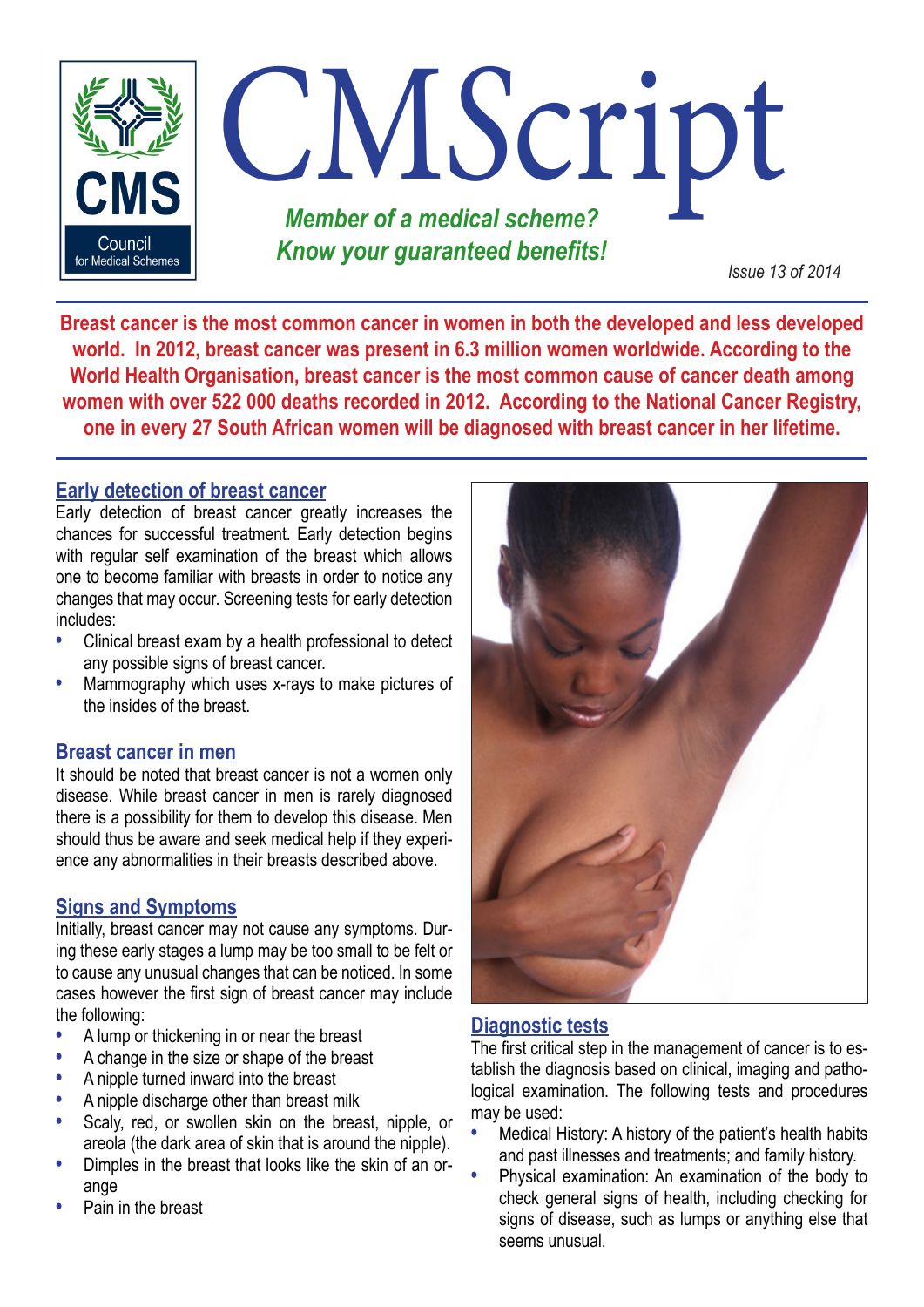**•** Biopsy: The removal of cells or tissues so they can be viewed under a microscope to check for signs of cancer.

**•** Blood tests: To measure the number of blood cells which are important for the normal functioning of the body and to measure the amounts of certain substances released into the blood by organs and tissues in the body.

**•** Mammography: A test that uses x-rays to make pictures of the insides of the breast.

**•** Ultrasound exam: A procedure that uses sound waves to make pictures of the breast tissue. It is used when mammograms are not clear.

**•** MRI (magnetic resonance imaging): A procedure that uses a magnet, radio waves, and a computer to make a series of detailed pictures of areas inside the body.

## **Stages of breast cancer**

**2**

Knowing the cancer stage is important for determining prognosis and treatment options. The stage describes the extent of the cancer in the body. The staging is based on whether the cancer has spread or not, the size of the tumour, how many lymph nodes are involved and whether it is invasive or not.

- **•** Stage 0: abnormal cells are found in the lining of a breast duct and lobules of the breast
- **•** Stage IA: the tumour is 2 centimetres or smaller and is found only in the breast.
- **•** Stage IB: the tumour is 2 centimetres or smaller. Small clusters of cancer cells are found in the lymph nodes.
- **•** Stage IIA: tumours are 2 centimetres or smaller and cancer is found in axillary lymph nodes or lymph nodes near the breastbone.
- **•** Stage IIB: tumours are larger than 2 centimetres but not larger than 5 centimetres and small clusters of cancer cells are found in the lymph nodes.
- **•** Stage IIIA: tumours are larger than 5 centimetres but don't involve the breast skin or chest wall.
- **•** Stage IIIB: tumours involve the breast skin, chest wall or both.
- **•** Stage IIIC: tumour may or may not be present but the cancer appears to have spread into nearby lymph nodes.
- **•** Stage IV: the cancer has spread beyond the breast to other parts of the body, most often the bones, lungs, liver, or brain.







Liver

http://www.cancer.gov/cancertopics/pdq/treatment/breast/Patient/page2

To other parts of the body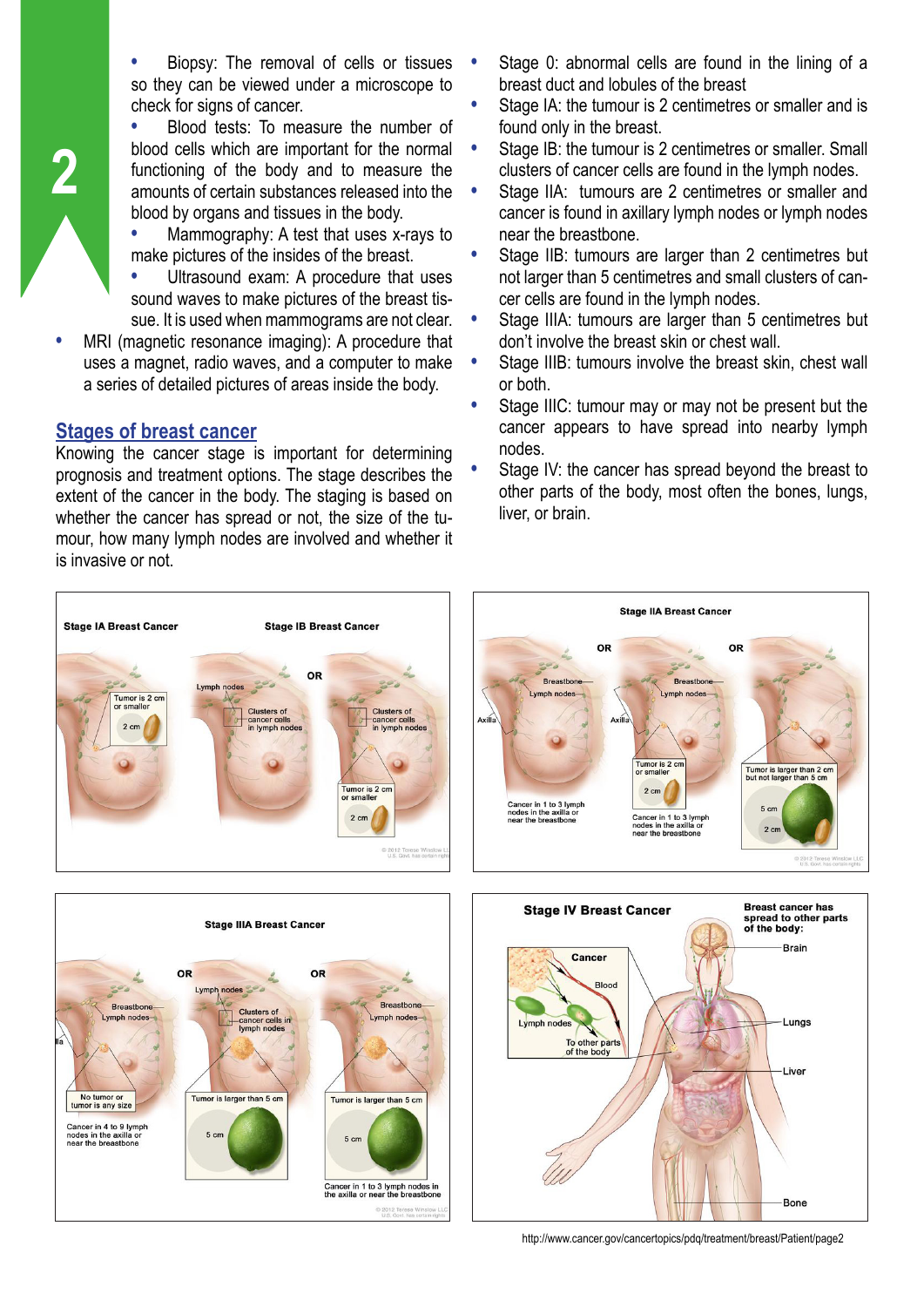## **Management**

The choice of treatment strategy is based on the tumour extent/location (size and location of primary tumour, number of lesions, number and extent of lymph node involvement) and biology as well as on the age and general health status of the patient and personal preferences. The following are the treatment options that are available for the treatment of breast cancer:

- **•** Lumpectomy: surgery that removes the breast tumour and some normal tissue around the edge of the tumour. Lumpectomy is usually indicated in women with stage 0 and I cancer.
- **•** Mastectomy: surgery that removes either a large part or the whole breast. Mastectomy is indicated in patients with evidence of widespread disease.
- **•** Radiation therapy is a cancer treatment that uses highenergy X-rays or other types of radiation to kill cancer cells or keep them from growing.
- **•** Chemotherapy: is a cancer treatment that uses drugs to stop the growth of cancer cells, either by killing the cells or by stopping them from dividing.
- **•** Hormone therapy is a cancer treatment that removes hormones or blocks their action and stops cancer cells from growing. Hormones are substances made by glands in the body and circulated in the bloodstream.

# **Breast replacement options**

Women who have had their breast removed during surgery have an option of surgery to reconstruct the breasts or external prosthesis to maintain the shape of the breast. During the reconstruction process, the plastic surgeon rebuilds the breast so that it is about the same size as it was before. There are three ways to reconstruct breasts:

- **•** Implants: breast implants are small bags filled with salt water and silicone gel. These bags are placed under the breast skin and muscle.
- **•** Flaps: are made of tissue taken from the belly area, buttocks or from under the shoulder blade to form the breast.
- **•** Implants and flaps: make use of both implants and flaps.
- **•** An external prosthesis can be used for women who decide that breast reconstruction isn't right for them but still want a breast shape.

# **Follow-up**

After treatment for breast cancer, follow-up care is important to help maintain good health and watch for signs of a cancer recurrence. Follow-up care is individualised based on the type of cancer, the type of treatment received, and the person's overall health, including possible cancer treatment-related problems.

The purpose of follow-up care is:

- **•** To see your reaction to treatment
- **•** To discuss further treatment
- **•** To discuss any side effects you may have
- **•** To check out new symptoms, if any
- Follow-up care after treatment includes:
- **•** Breast self-examination: Breast self-examination should be performed every month. This procedure is not a substitute for a mammogram.
- **•** Medical history and physical examination: Every 4-6 months for 5 years then every 12 months afterwards.
- **•** Mammography: every 12 months post the first diagnosis.
- **•** Pelvic examination: Annual gynaecologic exam for women on the tamoxifen drug.
- **•** Active lifestyle: A moderate level of exercise and activity is recommended to maintain good health.

# **What is covered by the PMB?**

Treatable breast cancer is a Prescribed Minimum Benefit (PMB) condition. According to the PMB regulation, treatable cancers are defined as follows:

- **•** they involve only the organ of origin, and have not spread to adiacent organs;
- there is no evidence of distant metastatic spread;
- **•** they have not, by means of compression, infarction, or other means, brought about irreversible and irreparable damage to the organ within which they originated (for example brain stem compression caused by a cerebral tumour) or another vital organ;
- **•** if points (i) to (iii) do not apply, there is a well demonstrated five-year survival rate of greater than 10% for the given therapy for the condition concerned.

According to the regulations, schemes have to pay for the diagnosis, treatment and care costs of treatable breast cancer, whatever medical scheme option you are a member of. This would include screening (physical exam), consultations with doctors and other health professionals, surgery, radiology, pathology, chemotherapy and radiation therapy.

## **Exclusions**

- **•** Screening Mammograms: mammography for screening is not PMB level of care however most medical schemes will pay for one mammogram per year. It is important to find out if your specific medical scheme will cover a mammogram as screening before you go for the examination.
- **•** Biologics: the costs of biological drugs are much higher than that of normal drugs. Some schemes will pay based on strict clinical guidelines and the benefit option that a member belongs to.
- **•** Prophylactic mastectomy also known as preventative mastectomy is excluded as a PMB level of care.
- **•** Reconstruction on the undiseased breast.
- **•** DIEP (Deep Inferior Epigastric Perforators) flap.
- **•** Genetic screening based on family history.